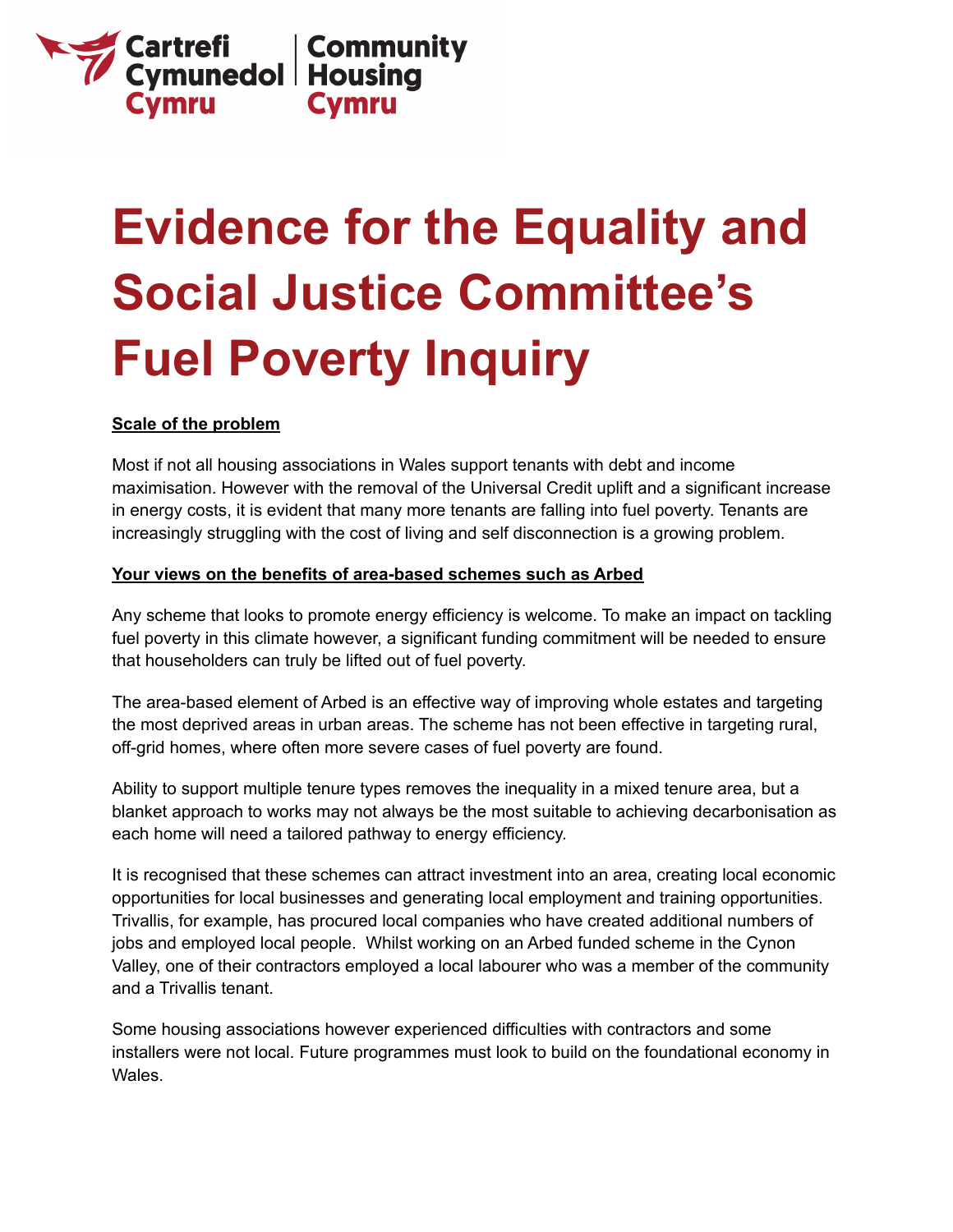

**Our recommendation/insight:** policy should ensure a significant increase of funding to tackle fuel poverty if the problem is to be addressed fully, with a specific programme or focus on rural areas.

# **What sort of interventions (from any support programme) you believe have helped bring householders out of fuel poverty – if any have**

Our members have listed a number of interventions which have supported tenants living in fuel poverty which will be outlined below, however it must be noted that these measures have allowed only short-term relief and have not permanently lifted people out of fuel poverty. Any scheme to help achieve this goal should focus on maximising ongoing income and on increasing energy efficiency. Increasing fuel costs will cause the incidence of fuel poverty to rise and the potential for lifting individuals out of fuel poverty will be reduced.

- Trivallis' Money Advice Team has supported tenants with energy related advice. In 2021, the team delivered over £1.8mn of financial outcomes to tenants and an element of this was directly related to the provision of energy advice and fuel poverty. Frontline staff are qualified energy advisors and so are able to give advice on switching tariffs, suppliers or payment methods, for example.
- In North Wales, Energy Wardens a joint initiative funded by several RSLs have made a positive difference to those experiencing fuel poverty. As well as supporting with energy, the Wardens also support with tenancy issues.
- The HACT energy vouchers and the £200 grant from the Welsh Government have allowed some short term relief.
- The Severn Wye Energy Agency's energy voucher scheme during the Covid pandemic has been highlighted as a great resource to help people through changes in circumstances.
- CAB Ceredigion's fuel vouchers have been effective, and the team has also supported service users with energy efficiency when they are issuing the vouchers.
- The Discretionary Assistance Fund's winter fuel support has been a great help for people in difficult circumstances unable to pay for an order of oil.
- Melin Homes deliver a food and energy voucher scheme and provide funding to enable employment training with the end result of sustainable employment. They also provide driving lessons to enable people to have access to transport. They complete applications for welfare assistance, from start to tribunal. Tackling fuel poverty includes tackling poverty as a whole through a whole host of measures.
- Mental health services are in short supply, especially for young people. Melin provides access to private counseling / mediation sessions.
- It has been highlighted that cash assistance does not always support a householder and some accounts are overdrawn meaning this money will get swallowed up in overdrafts, especially unauthorised overdrafts. A voucher can sometimes offer better support.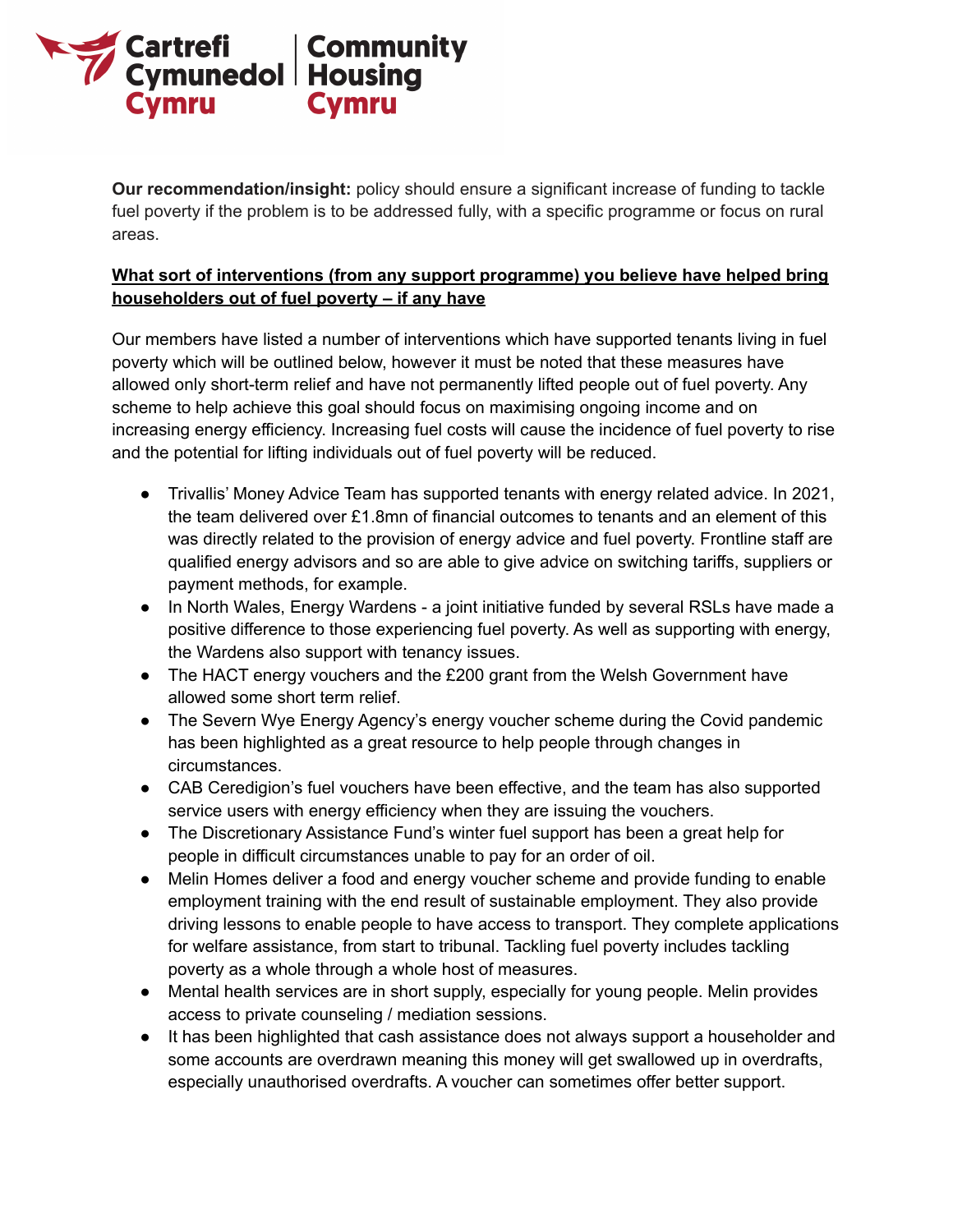

- Clwyd Alyn have accessed the Warm Homes Fund for first time heating upgrades including Gas in fill which has provided a more efficient heating system
- Cynon Taff deliver financial inclusion, benefits campaigns, fuel cooperatives (e.g. West Wales heating oil initiative), furniture schemes (empty homes are cold homes) which help reduce the impact of fuel poverty
- Generic tenancy support services that are relationship & customer outcome centric in their approach help build resilience & indirectly (often directly) get people on a journey out of poverty as do skills & employment initiatives. IT literacy & access programmes enable people to shop around for better energy deals

**Our recommendation/insight:** policy should ensure that there is more support to roll-out schemes that deliver advice on energy use at a local level. Lessons should be taken from organisations working on the ground, such as housing associations, who work closely with fuel poor households.

## **Whether you believe there are gaps where certain types of homes are not being supported under current schemes (e.g. rural)**

Self-employed householders are not being supported under current schemes, householders that can sometimes be on the lowest incomes. This is especially relevant to farmers who often live in houses without central heating or efficient insulation. They subsequently may have poorer health which puts strain on the health service.

In-work poverty is also an increasing problem. Many are not receiving benefits and are therefore excluded from current schemes.

Homes in rural areas (off-gas) should be prioritised for support. Fuel poverty is more prevalent in rural areas such as Gwynedd and Ceredigion, therefore, programmes should include a focus on bridging this gap.

As well as looking at the types of homes that are to be supported, a fuel poverty programme will also be more effective were it to look at a whole house, fabric first approach. Some of our members have stated that the current funding can often look to lower cost measures in order to spread the funding as widely as possible. A more effective programme would look to retrofit homes with a deeper package of measures, offering insulation and renewable heating systems. Improving the energy efficiency to EPC A or B is much more likely to keep a home warmer and reduce heating bills. This can lift a householder out of fuel poverty rather than reduce the depth or extent of the poverty.

# **Your experience of working alongside local authorities, particularly the capacity of local authorities to deliver Arbed 2**